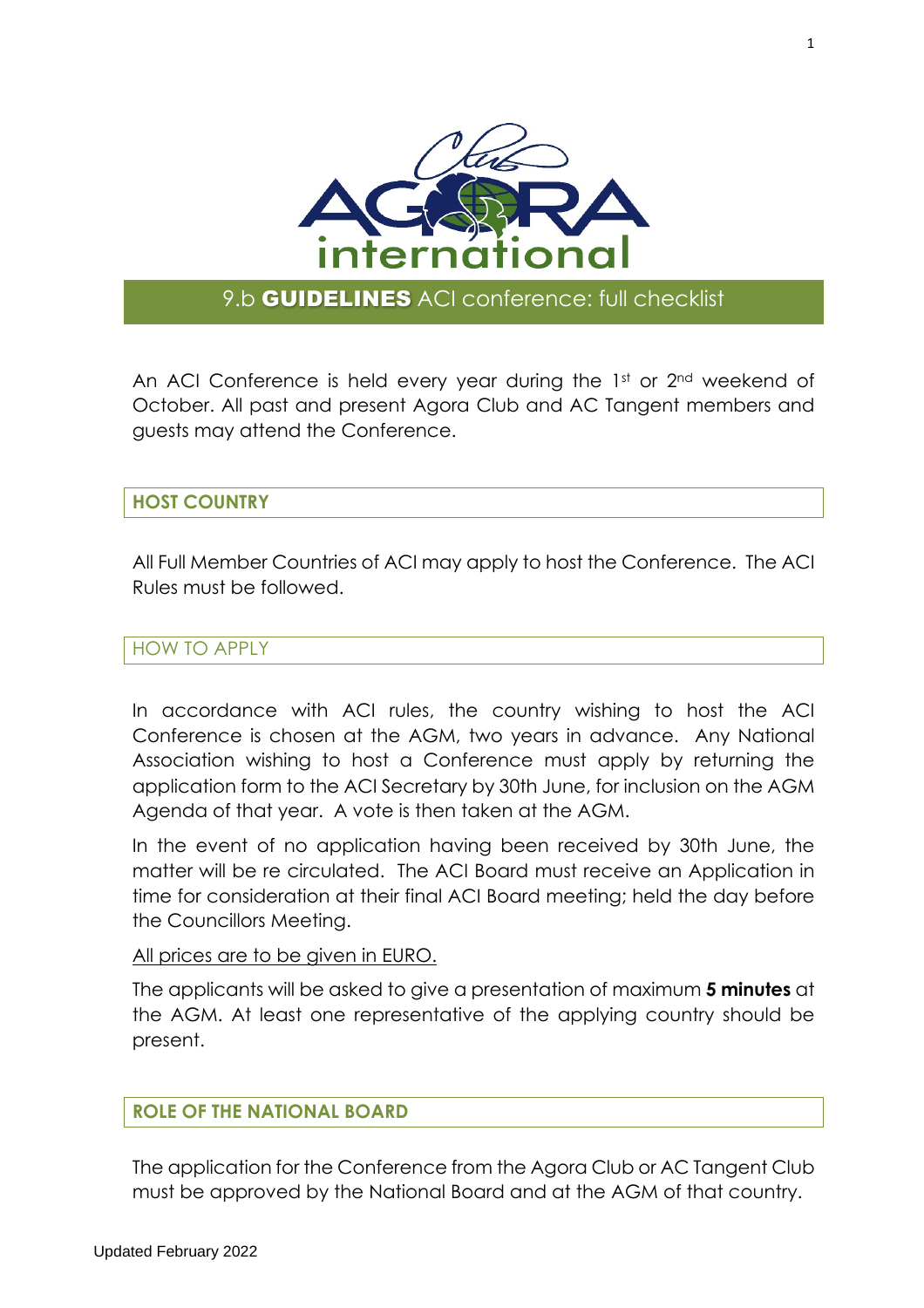The organising Agora Club or AC Tangent Club, in the area of the venue for the Conference is responsible for the arrangements and MUST keep their National Board and the ACI Board informed of these.

The ultimate responsibility of the Conference lies with the National Board of the hosting Country, which has to give a full and detailed financial report to the ACI Board together with all supporting documents.

# **TIMETABLE FOR CONFERENCE**

- 2 years in advance: Host country is elected
- 1 year in advance: The exact dates and venue should be announced at the AGM. The estimated cost of the AGM Venue should be given to the ACI Board.

 At this AGM a representative of the Conference Committee should make a presentation about the Conference. A Power Point is preferable to include information about the country, the Conference town, and where the Conference will be held. (This shall be at the expense of the Conference Committee.)

## **MAIN CONFERENCE COMMITTEE**

There is no specific number of members for the Committee, but approx. 10 members, is usual.

A Chairperson should be chosen and also a Secretary, to take minutes of the Conference Committee meetings, a Treasurer, and Club members to be responsible for Transport, Registration Office, Publicity and Sponsorship, Accommodation, Banqueting, AGM and AGM lunch, Stewarding and Sales items. One member (Aide de Camp or ADC) should also be responsible for the contacts with the ACI Board and with their own National Board. All correspondence with the ACI board must be in English.

Some of these committee members will, at a later date, appoint subcommittees to help them in their work. The Sub-Committees should keep the Conference Convenor FULLY INFORMED OF ALL THEIR ACTIVITIES AT ALL **TIMES** 

The National Board and the ACI Board shall be informed about the progress of the work**.** The Conference Secretary must send minutes, or a summary in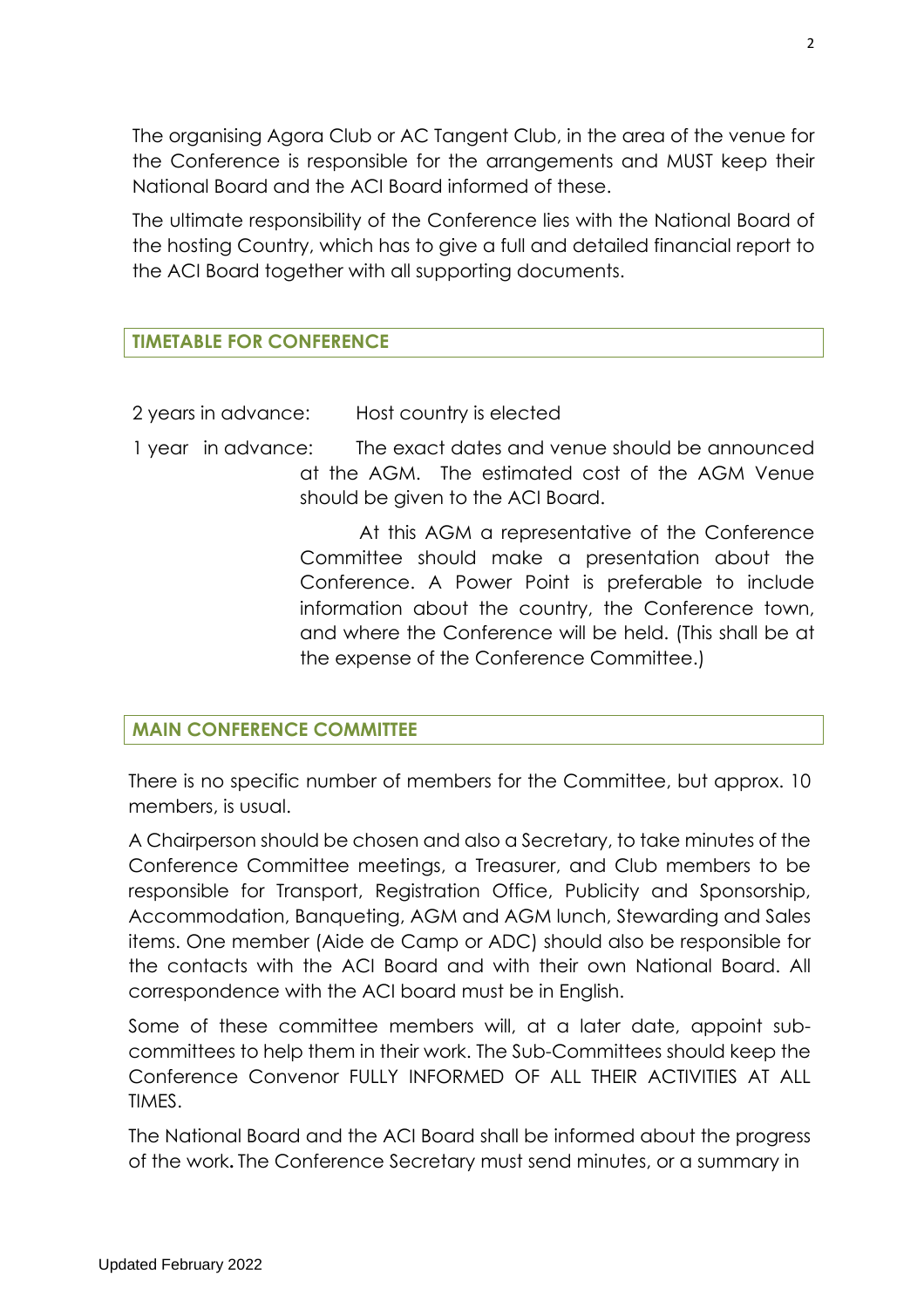English, of all meetings to their National Board and of all Full Committee Meetings to the ACI Board.

FOR ACI: Regular communication between the organising committee and the ACI Board should be established. The ACI Board members are there to answer any questions that may arise.

FOR NATIONAL BOARD: Information should be sent to the person appointed by the National Board. The National Board must be kept informed and offer assistance where necessary.

## **THE WORK OF THE COMMITTEE**

The Committee is expected to follow the regulations and formalities suggested by the ACI and National Boards. The Committee will make all practical decisions, such as accommodation, meeting places, lunch and dinner venues, sightseeing trips and a programme for partners.

The choice of the delegates' hotel and the venues for councillors' meeting, AGM and AGM lunch, need approval by the ACI board.

#### **DUTIES**

- To make the general plan for the Conference
- To book hotels, restaurants and meetings places in good time
- To check that the venues are suitable
- To decide the minimum and maximum number of participants (the minimum must be borne in mind when estimating the budget and the maximum when choosing the functions venues)
- To draw up the basic budget (the final budget is decided one year in advance, if prices are available at that time).
- To prepare a time schedule for Conference preparation. This is important to be sure that everything will be finished in good time.
- To decide working methods, how frequently the Committee meetings should take place and where.
- To take minutes of all meetings and report regularly to the ACI and National Boards.
- To open a bank account
- To contact a printing office in good time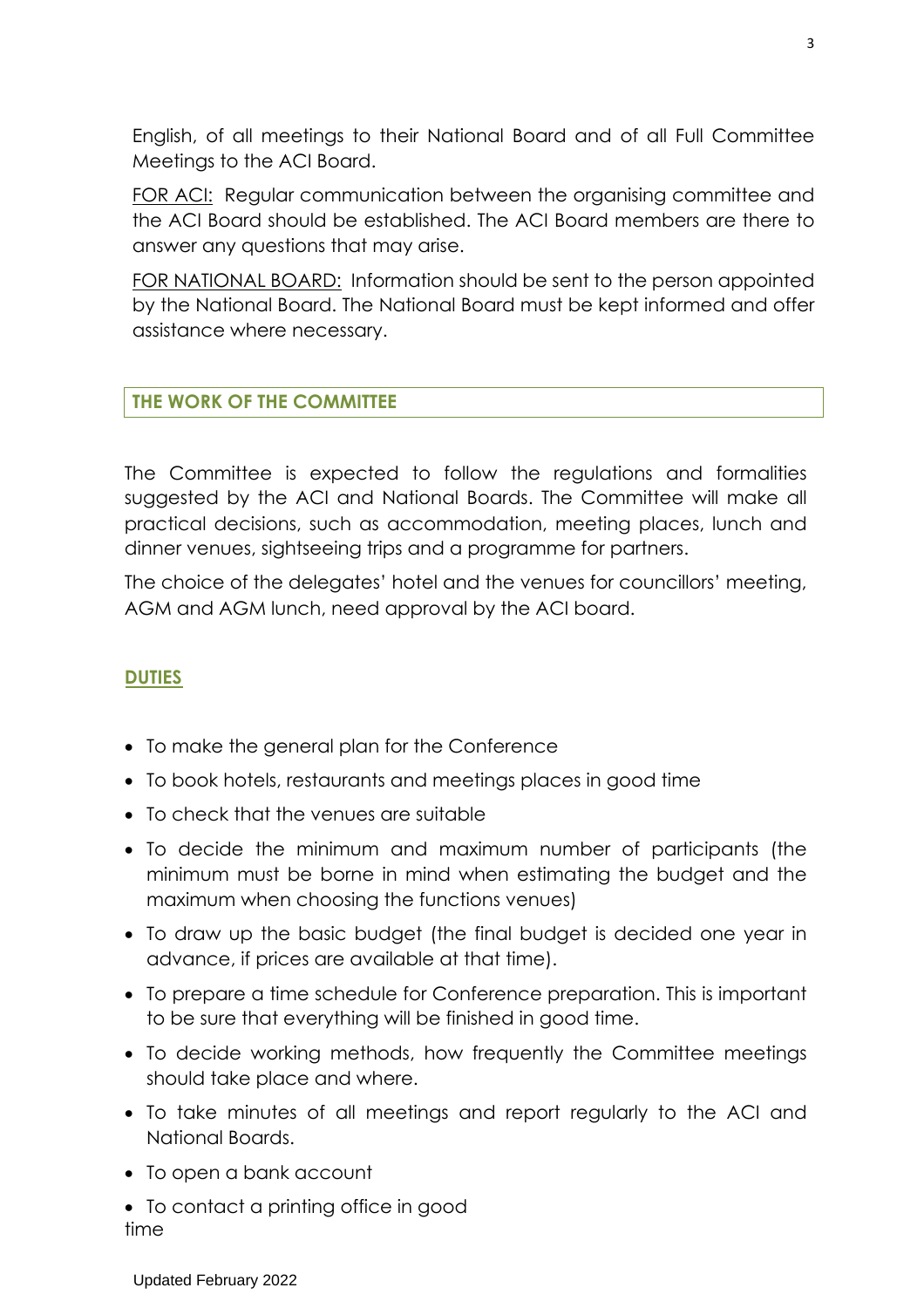- To discuss and prepare publicity information, and if possible arrange sponsorship.
- To prepare articles for the press, for the ACI Newsletter and website.
- To make arrangements for a photographer, if one is required.
- To ensure all indoor venues are no smoking.

# **THE BUDGET**

Note to the conference committee**: The ACI Board recommends that the conference package should not exceed 230€, with a 10% tolerance** ( excluding transfers and hotels).

Bear in mind that a good price will result in more registrations.

This recommendation will be reviewed every 5 years. (Decided at ACI Board Meeting 4 in the year 2014)

If necessary to cover for initial (booking) costs, the conference committee can apply for a loan to the ACI board. This loan shall be reimbursed without interest to the ACI treasurer, at the latest by 1st of December after the ACI Conference.

The cost of the following things should be considered when drawing up the budget:Hire of all venues and equipment required.

Councillors' Meeting: Hire of venue; transport. Soft drinks, coffee/tea.

AGM: All expenses in connection with the AGM: Hire of venue; hire of microphones ; sound recording facilities (if requested ); beamer and screen; for power point presentations; National Anthems of hosting country and ACI President shall not exceed the value of 1500€. Please note these do not include refreshments during or after the meeting.

he Presidents drink (prior to the Gala evening T

The Gala evenin

The Farewell brunch (optional)

• Cost of promoting the Conference at the AGM prior to the Conference.

# Updated FEBBFDapy 2022

• Hire of photocopying equipment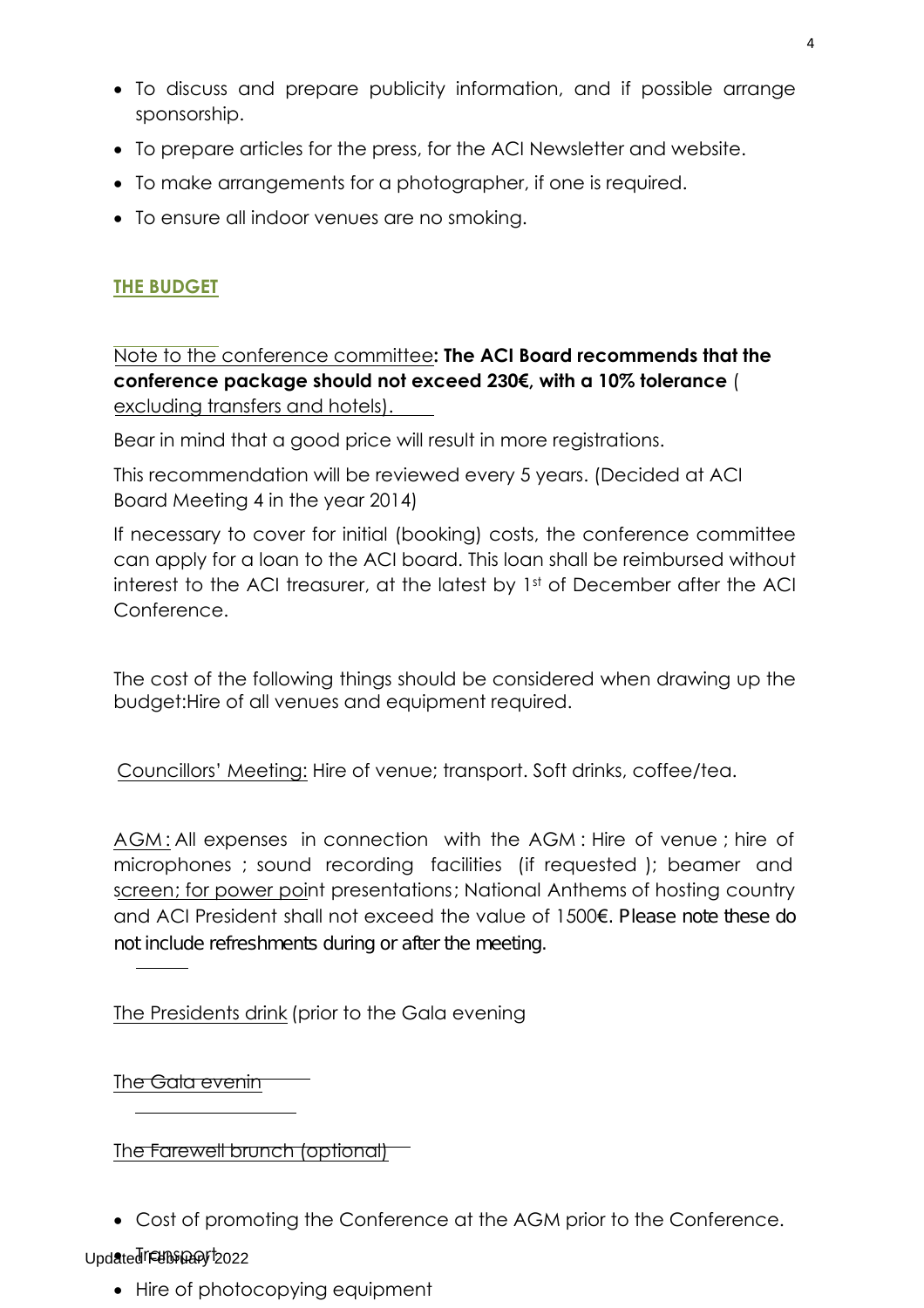- Printing of Registration Forms, Conference Programmes, Lists of participants
- Publicity material and menu cards for functions
- Prices of all meals, including wines, and service charges
- Postage and telephone charges
- Guides for tours (if needed)
- Official Photographer
- Entertainers
- Decorations
- Reasonable expenses for the Committee members
- Insurance premiums
- Cost of professional paid help
- Any extra expenditure, taxes, airport tax, bus, ferry, etc. MUST BE notified in advance of the Conference.
- It is suggested that the Committee makes a Registration Form, which can be copied and emailed, or filled in online. The price must be known for each individual function or activity.

Prices must be in EURO.

- An extra charge is recommended for late bookings.
- Countries who are not able to transfer money with the registration booking, must be asked to sign a declaration stating that they will pay for all the places they booked, whether the participants attend or not. **Such bookings are not to be accepted without a signed declaration.** These participants should pay full on their arrival. The ACI Board is not responsible in any circumstances.
- Final prices should be confirmed in writing.

The ACI Board must be informed well in advance of these costs, especially for the AGM venue, so that the ACI Treasurer can budget accordingly.

#### **FINANCES**

The Conference should be financially self-supporting. Care should be taken when estimating how many people will attend the Conference. It is best to consider a minimum number when drawing up the budget to avoid a deficit.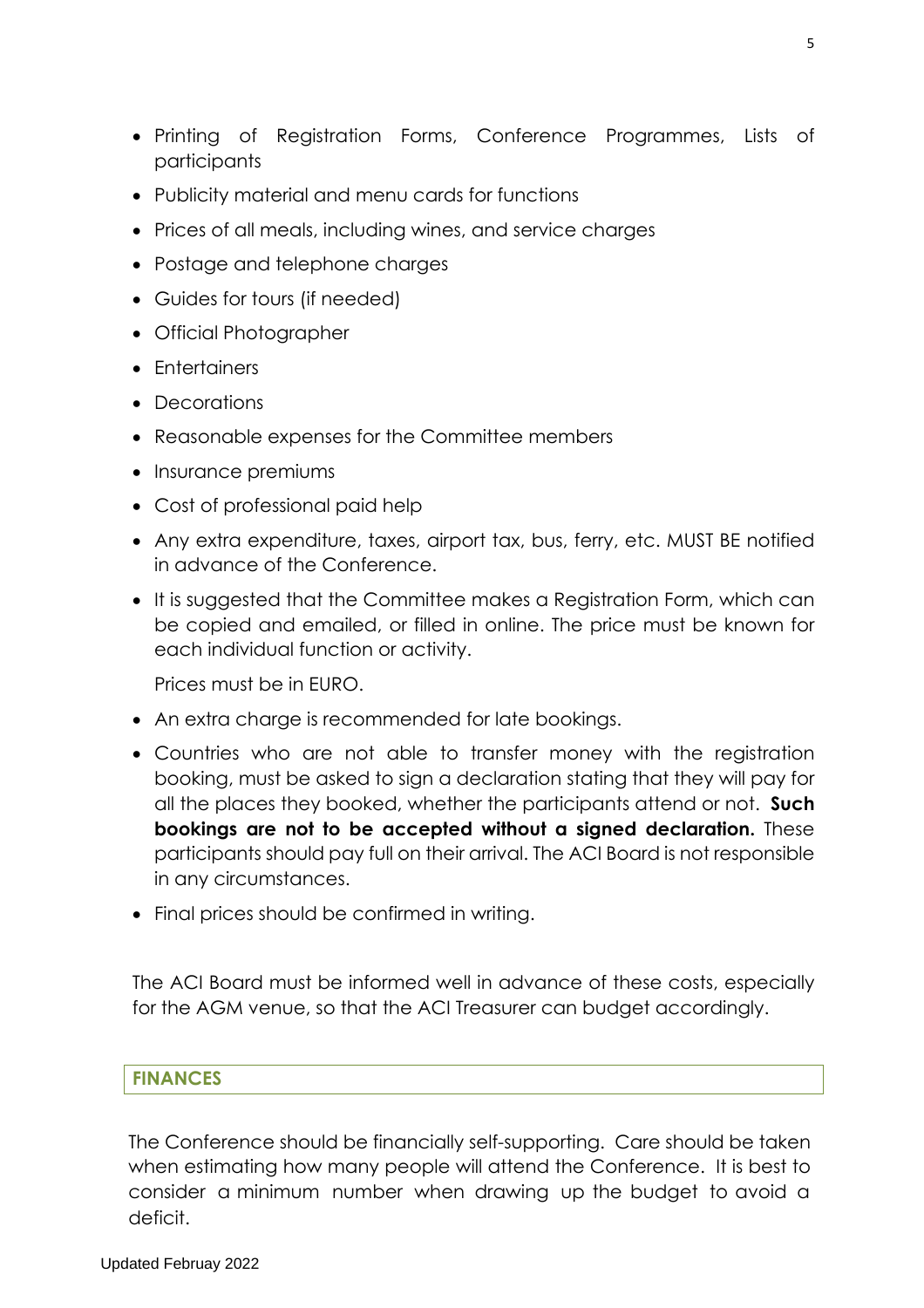Any loss made is the responsibility of the host country, not ACI.

The purpose of hosting a Conference is not to make a profit, but if, by careful budgeting, a slight profit is made then this should be dealt with as follows:

Surplus funds resulting from an ACI AGM conference shall be apportioned as follows:

- **a. 60 % to stay with the Hosting country**
- **b. 20 % to go to ACI for the Travel Fund (for all members of ACI)**
- **c. 20 % for an Extension Fund (for the ACI board members)**

## **INSURANCE**

The Conference Committee is not obliged to insure people attending the Conference. Make clear somewhere on the Registration Form that participants must insure themselves. Insurance should however be taken by the Committee to cover any damage to hired halls, money held, sales goods, cancellation etc. The Conference Committee is urged to seek professional advice on all possible aspects of Conference Insurance. The Committee should be insured against any claim that may be made against them, for damage or injury resulting from the negligence of the Committee.

**= Public Liability Insurance.**

## **FINANCIAL REPORT**

A DETAILED Conference Financial Report should be presented to the ACI Board before 31st December of the same year If a deficit arises, the responsibility shall be a matter between the Conference Committee and the National Board of the organising country. When a profit is made on a Conference, the surplus money should be apportioned as above. The Conference Committee decides, together with their National Board, what to do with their portion of the profit.

#### **PROGRAMME AND REGISTRATION FORMS**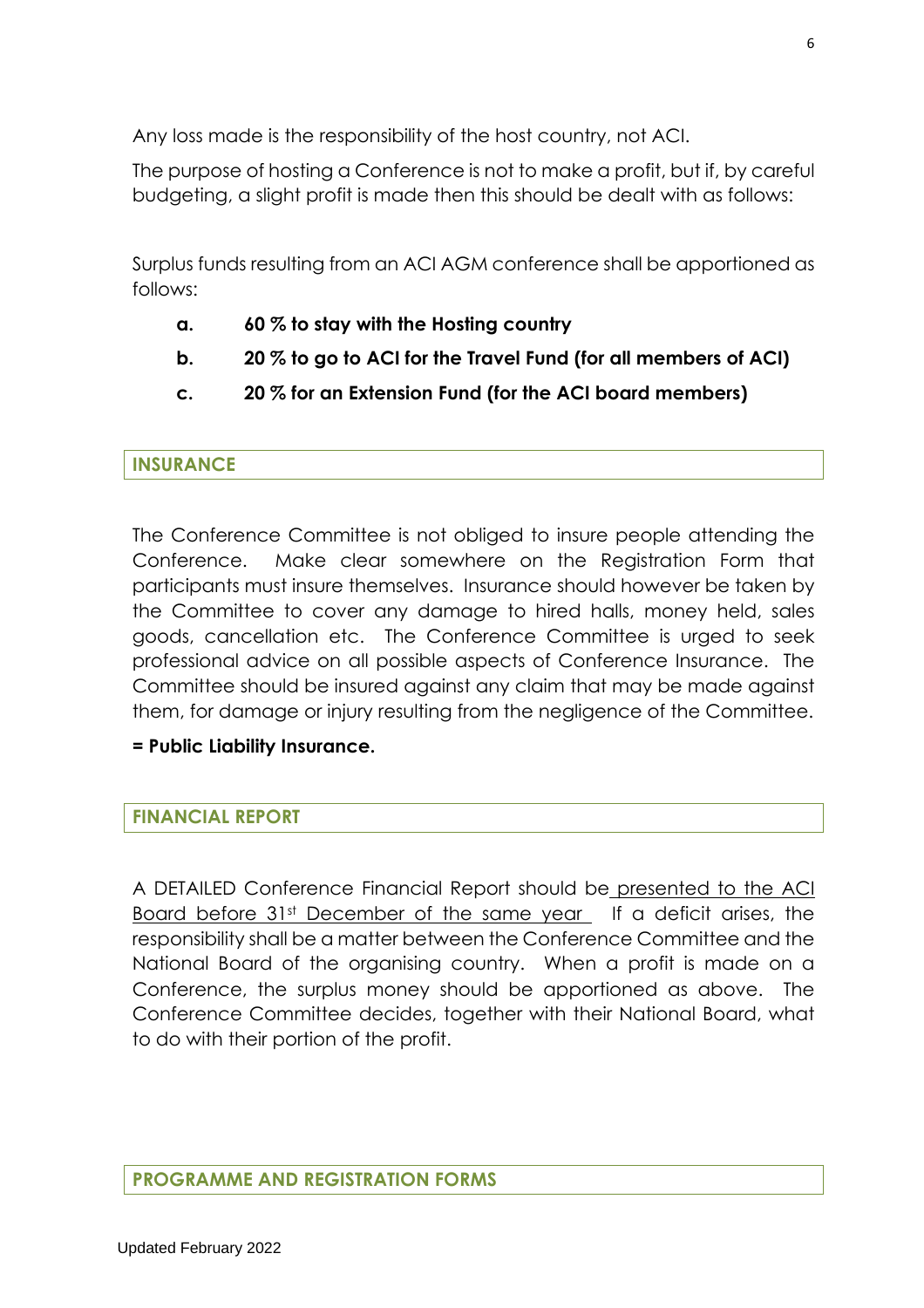DRAFT OF THE PROGRAMME AND REGISTRATION FORM SHOULD BE SENT TO THE ACI BOARD. Then the ACI Board can discuss the proposals and give advice before the final programme is printed.

Must include:

- ◆ A programme in detail with all costs
- The last date for booking (3 weeks before Conference)
- Last date for cancellation (10 days before Conference)
- $\bullet$  Information on the dress code for each event:

ALL information will be available on the ACI website.

The Conference Committee should acknowledge and confirm all bookings immediately with the applicant. When the Conference is fully booked, all Countries must be notified at once.

Further applications must be acknowledged, and the applicant must be informed that her name will be placed on a waiting list.

NB. All invitations and Conference correspondence should be sent by e-mail whenever possible.

A contact e-mail address should be noted on the Booking Form.

Check the ACI Directory for current ACI Member contact addresses.

# **INVITATIONS TO BE SENT FOR THE CONFERENCE (by the Committee):**

| ACI BOARD:                    | <b>ACI Officers</b>                                                                                            |
|-------------------------------|----------------------------------------------------------------------------------------------------------------|
|                               | All past ACI Presidents, Past ACI Secretaries<br>and Treasurers of the previous years.                         |
| COUNCILLORS:                  | President and Immediate Past President of<br>Full and Associate Member Countries                               |
| <b>FULL MEMBER COUNTRIES:</b> | Send or email invitations for each Agora/AC<br>Tangent club to the National Secretary for<br>her to distribute |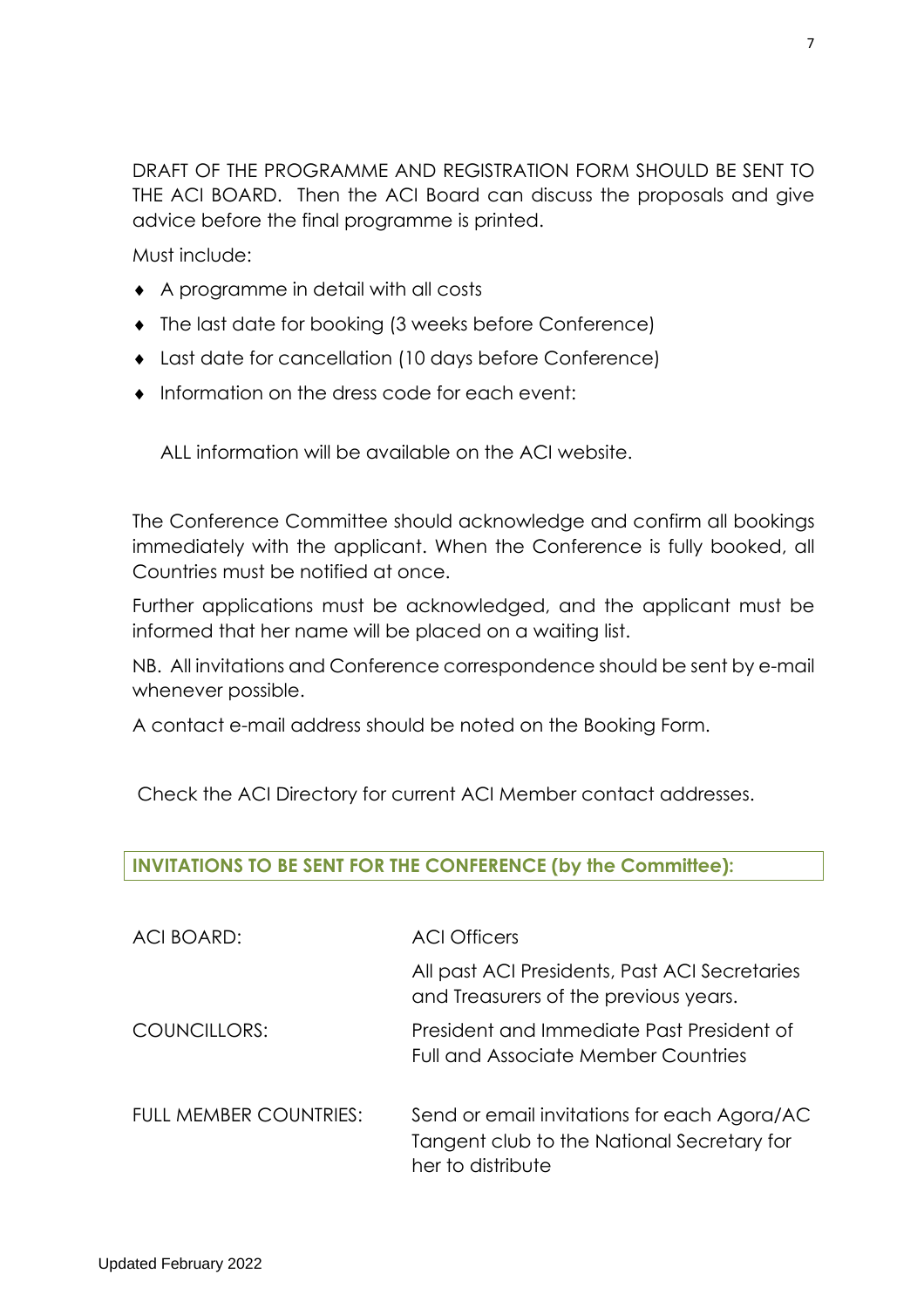ASSOCIATE MEMBER

COUNTRIES: Send or email invitations for each Agora /AC Tangent club to the Contact Lady.

OTHER INVITES To local or national Clubs of the organising country

# **REGISTRATION OFFICE**

The registration office should be open on Friday morning or earlier if there is a pre-tour.

The Registration Office should deal with:

- Registrations
- Problems and queries
- Selling of photographs or DVD's taken at Conference
- Give information about:

Shopping, hairdressers, doctors, chemists, banking, travel agencies, transport etc.

- Make a detailed overview on a separate pamphlet of hours, places of venue,
- table placement on the Gala, etc
- Make sure to include an emergency telephone number on this pamphlet

#### **ACCOMMODATION**

This can be either hotel or B&B accommodation. Ideally one hotel should be able to take all Councillors and used as conference hotel (for registrations desk and meetings etc)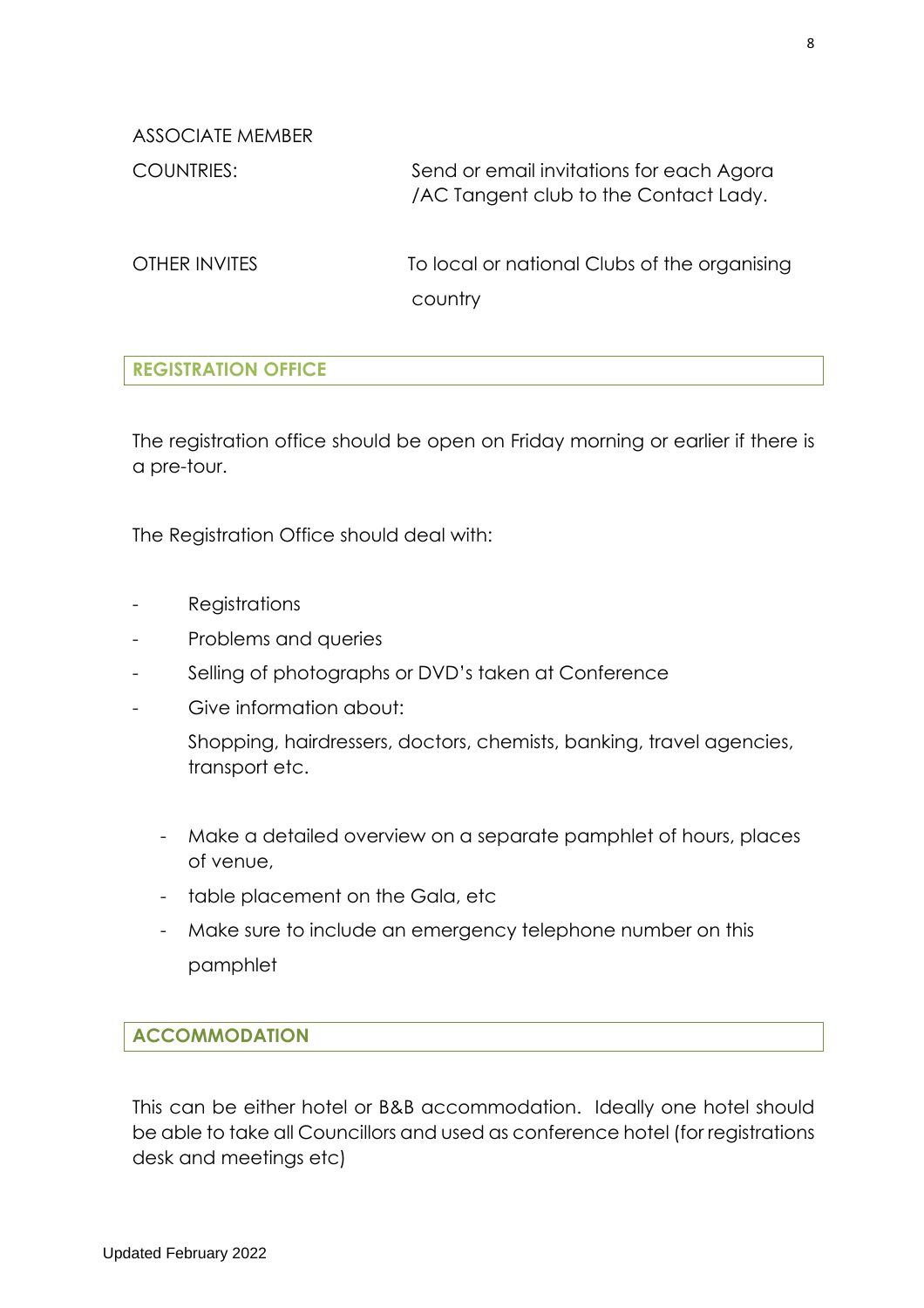Hotel accommodation should be offered at different grades and costs, BUT ALL accommodation must be close together to allow easy movement of participants.

A lounge, or pleasant meeting place should be available for use during the daytime and in the evenings after functions. Also, facilities for making coffee etc should be available.

It is greatly appreciated if participants can be met on arrival at various airports/stations and taken to the Registration Office and afterwards to their accommodation. This can only be done if times of arrival are known in advance. It is not always possible to deal with departures in the same way, but it is very nice if busses are arranged at convenient times for departures.

### **AIDE DE CAMP (ADC)**

The Conference Committee should appoint an Assistant for the ACI Board, who will take care of the arrangements for all Board meetings, such as lunch, coffee/tea, refreshments, email and internet facilities etc.

#### **SHOP**

Usually the Conference Committee provides a souvenir of the Conference for the members to purchase and various other items.

Conference Pins (if you like) may also be offered for sale.

It is up to the Committee to decide how many items are produced.

The Conference Shop is also responsible for selling ACI Pins, Presidential pins and other ACI shop items. All money for these items should be given to the ACI Treasurer.

#### **TOMBOLA**

During the Conference a Tombola is held.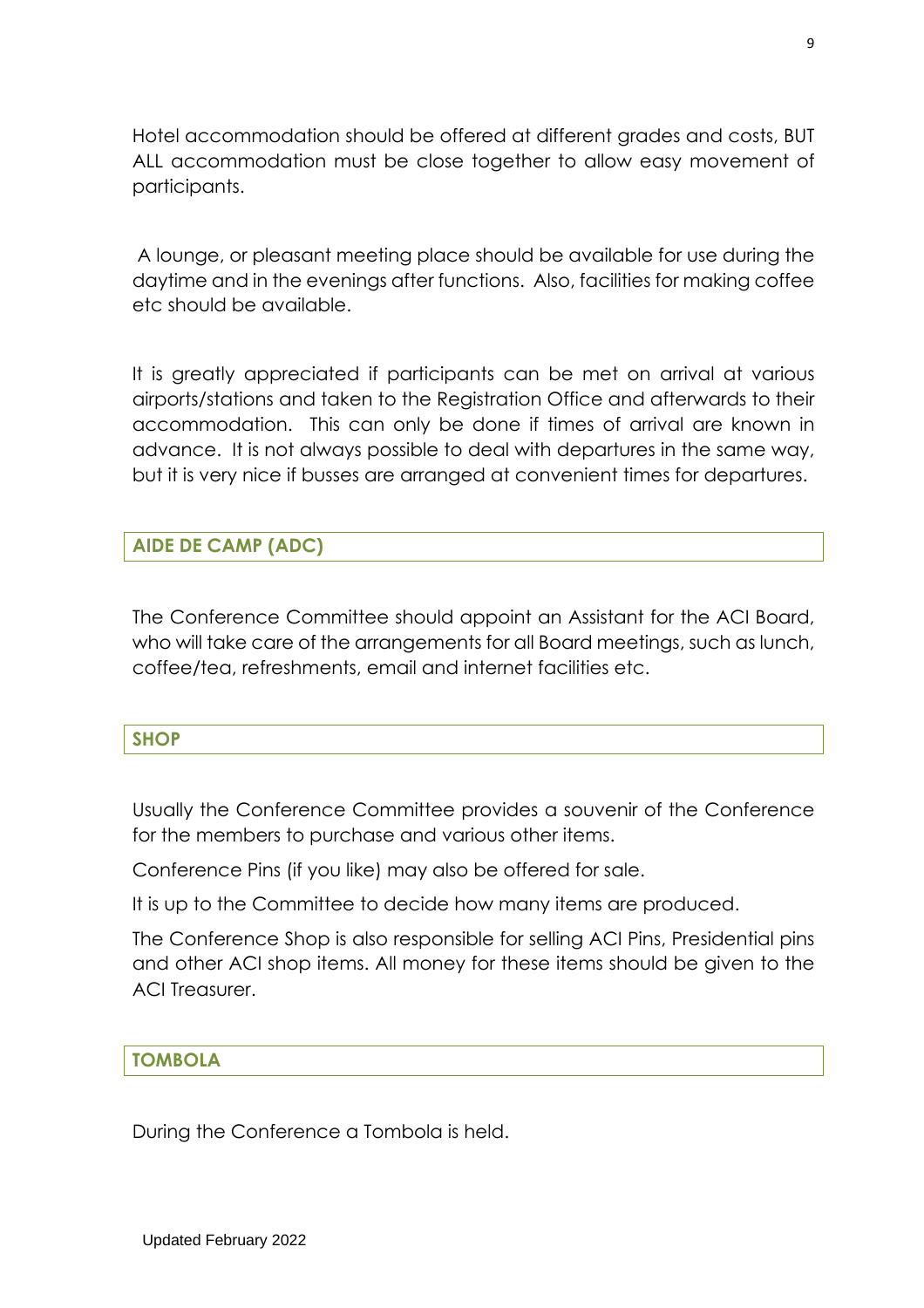The tickets will be sold from the first day of the Conference and continue until the Gala Dinner when all sold tickets and money are returned to the ACI Treasurer for checking.

The incoming President at the Gala dinner draws the winning ticket.

# **All proceeds from the Tombola are to be for charity decided upon by the ACI Board.**

# **CONCLUSION**

Conferences vary from Country to Country, according to the type of venue chosen. Sometimes hotels are used and at other times University accommodation is available. However, a National flavour is always expected and local food etc. Keep the atmosphere light and friendly, and not too regimented - AND DO REMEMBER TO ENJOY IT ALL YOURSELVES!

# **GOOD LUCK!**

Have a look at the suggested conference programme and programme details on the next pages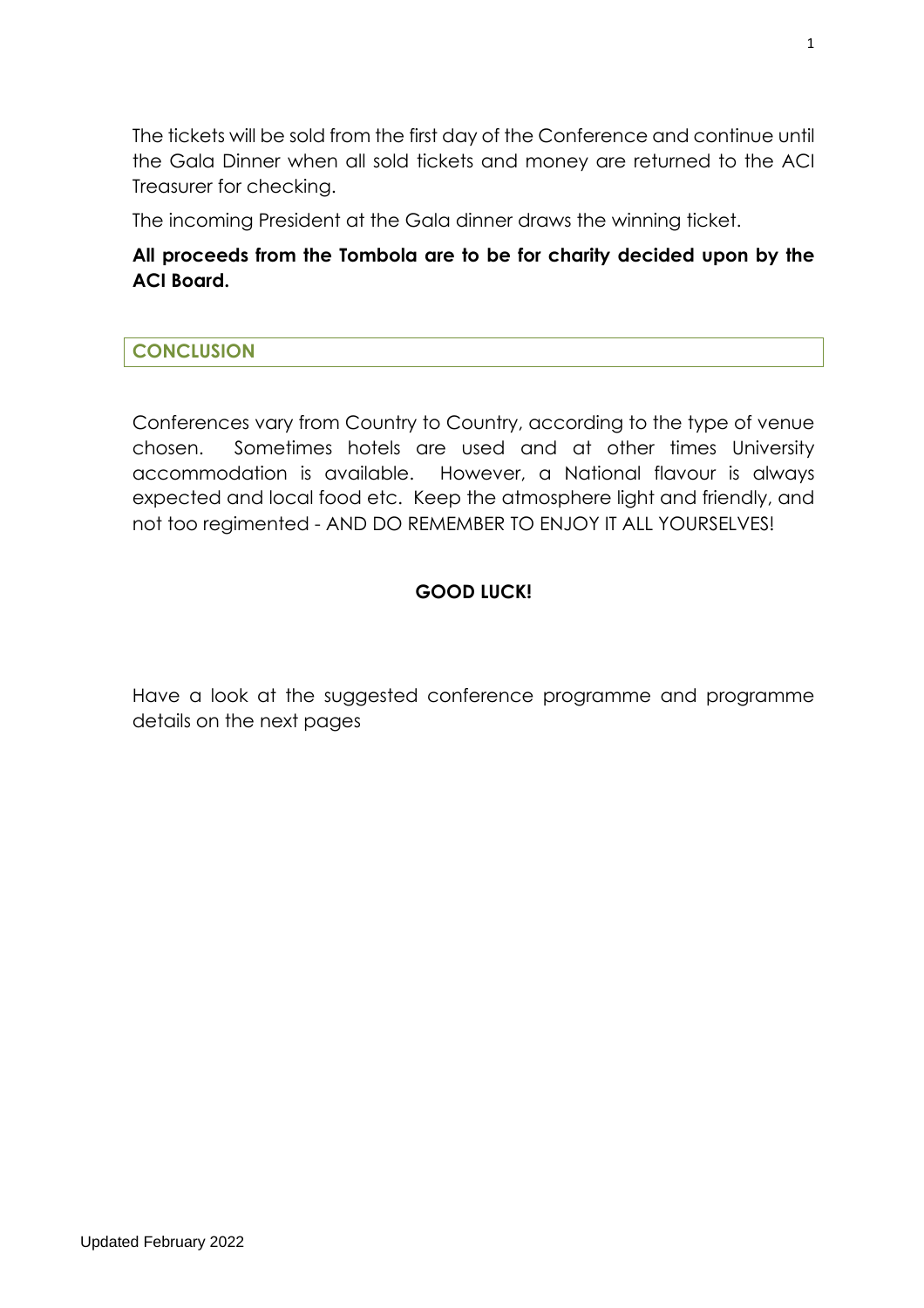# **SUGGESTED CONFERENCE PROGRAMME**

# **Friday**

- Morning: councillors tour
- Councillors' Meeting: afternoon only.
- Opening and Welcome Party.

# **Saturday :**

- AGM
- Lunch
- Informal Councillors Meeting with the new International President her Board and the new councillors (during lunch in a private room)
- Tours: full-day and half-day; (optional half-day tour for councillors)
- Shopping –(Rest time ??)
- President's drink and Banner exchange, to be held just before the Gala dinner
- Gala dinner

# **Sunday :**

• Brunch (optional)

## PROGRAMME DETAILS

## **SUNDAY TO THURSDAY**

- The ACI Board begins their Board Meeting (to be home hosted)
- Arrange an evening meal for the ACI Board and the Conference Committee only.
- Other early arrivals make their own arrangements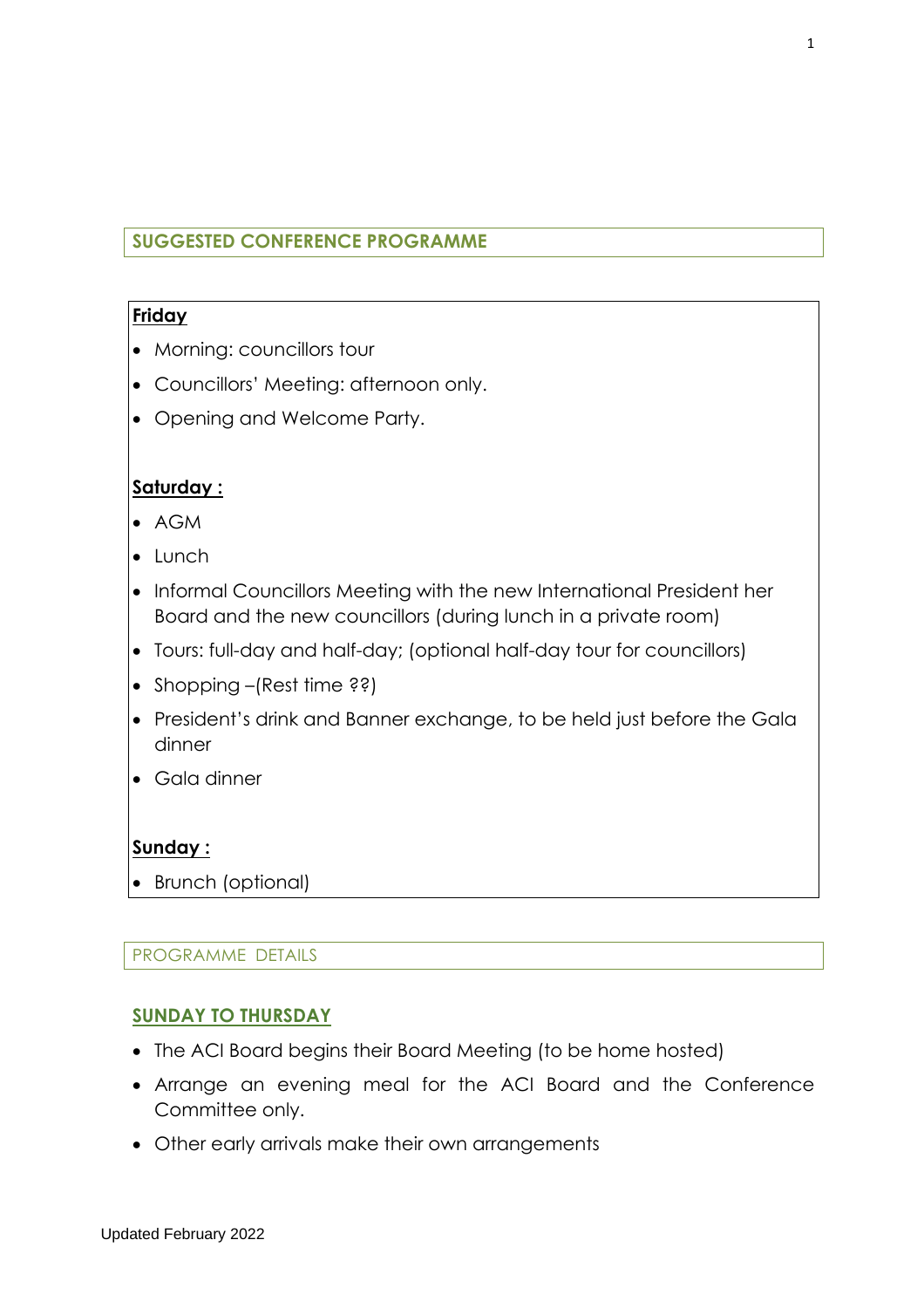The ACI Board continue their Board Meeting and final preparations.

Thursday evening: the ACI board moves to the conference hotel

# **FRIDAY**

# *COUNCILLORS MEETING*

• Participants: all national IPP's and presidents: rehearsal meeting of the AGM the next day.

# *OPENING and WELCOME PARTY*

• Participants: All those who have registered.

PLANNING DETAILS:

- Toastmaster
- Decorations
- Seating arrangements
- Menu and wine
- Programme and music
- Transport

Speakers**:** ACI President and Conference Convener

# **SATURDAY**

## *ACI ANNUAL GENERAL MEETING*

Beginning around 9h00 The Meeting usually finishes by 13h00 The ACI President decides the final details for the meeting

PLANNING DETAILS:

- Desk (+ long cloth) on a podium in front of the venue for the ACI Board
- Tables for 2 Councillors from each Member Country.
- Table for tellers
- Microphones on the ACI Board's desk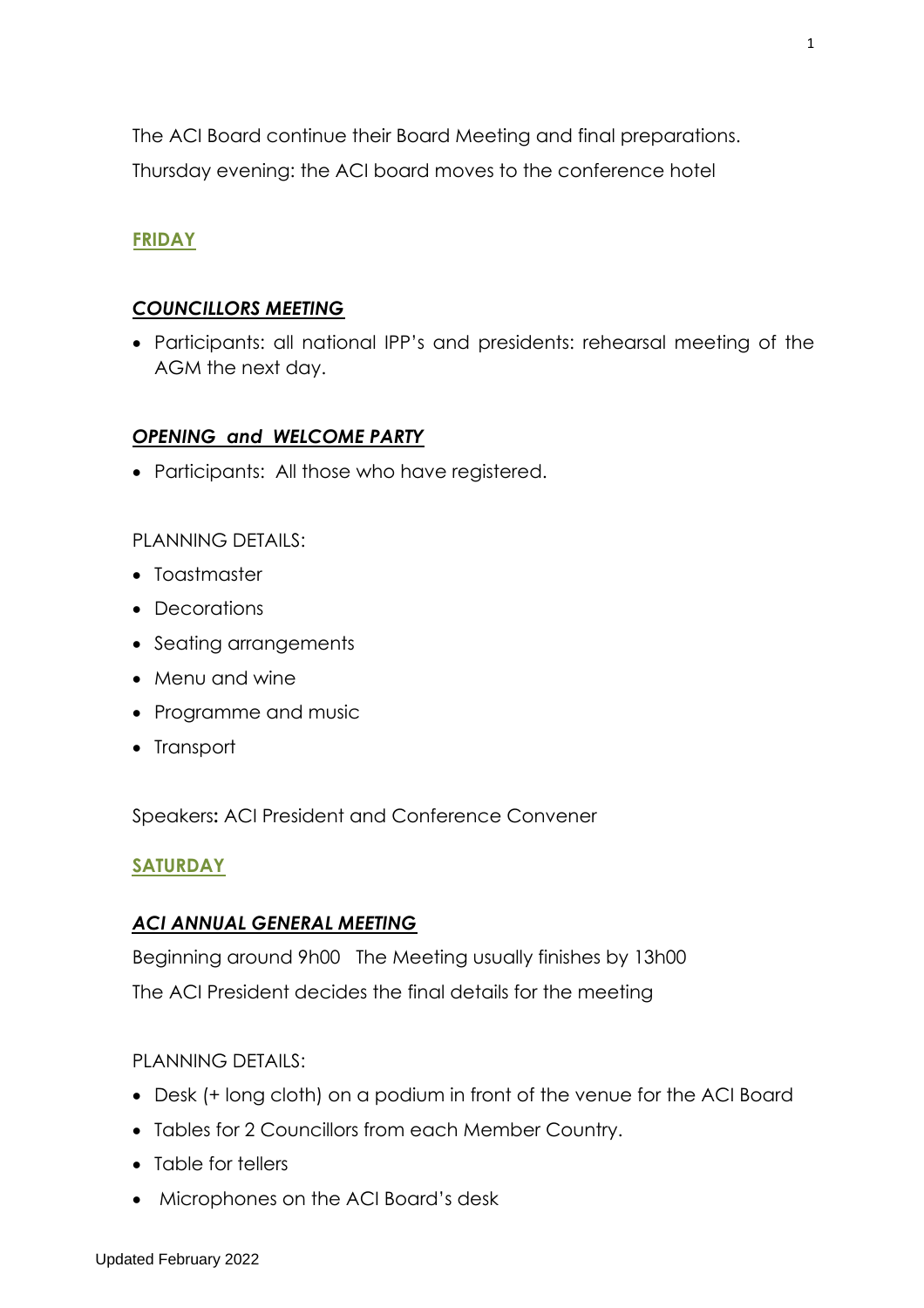- Speaker's desk in front of the venue + 1 microphone
- friendships candle + matches
- Beamer + sound + screen + Laptop (check all technical equipment before the AGM!)
- Paper and pencils on all desks
- Place names ACI committee + place flags of each councillors country (ACI secretary)
- Voting Slips for each Councillor (ACI secretary)
- AGM Booklet on each Councillor's desk. Arrange with ACI Secretary.
- National Anthems, Music and texts (arrange text with ACI, any live music is to be paid by Conference)
- ACI banners and banner drops.
- ACI flags + flags hosting country
- Places should be reserved for invited guests, (Past ACI Officers, Nominees for ACI Office, Conference Committee and other guests (first rows of the audience).
- Refreshments: water/soft drinks, sweets for the ACI Board and Councillors during meeting
- Morning coffee break for all participants
- Full Member and Associate Membership Trophies (ACI Secretary)
- PRESIDENT: trophies, invitation for president's drink, friendships candle, gift for conference committee

# *AGM LUNCH -* **Informal**

The Restaurant should be near to the meeting hall, or better still in the same building.

Participants: All who have registered.

Also, a private room for the informal councillors meeting/lunch with incoming Board.

PLANNING DETAILS:

- Decorations
- Menu and wine

1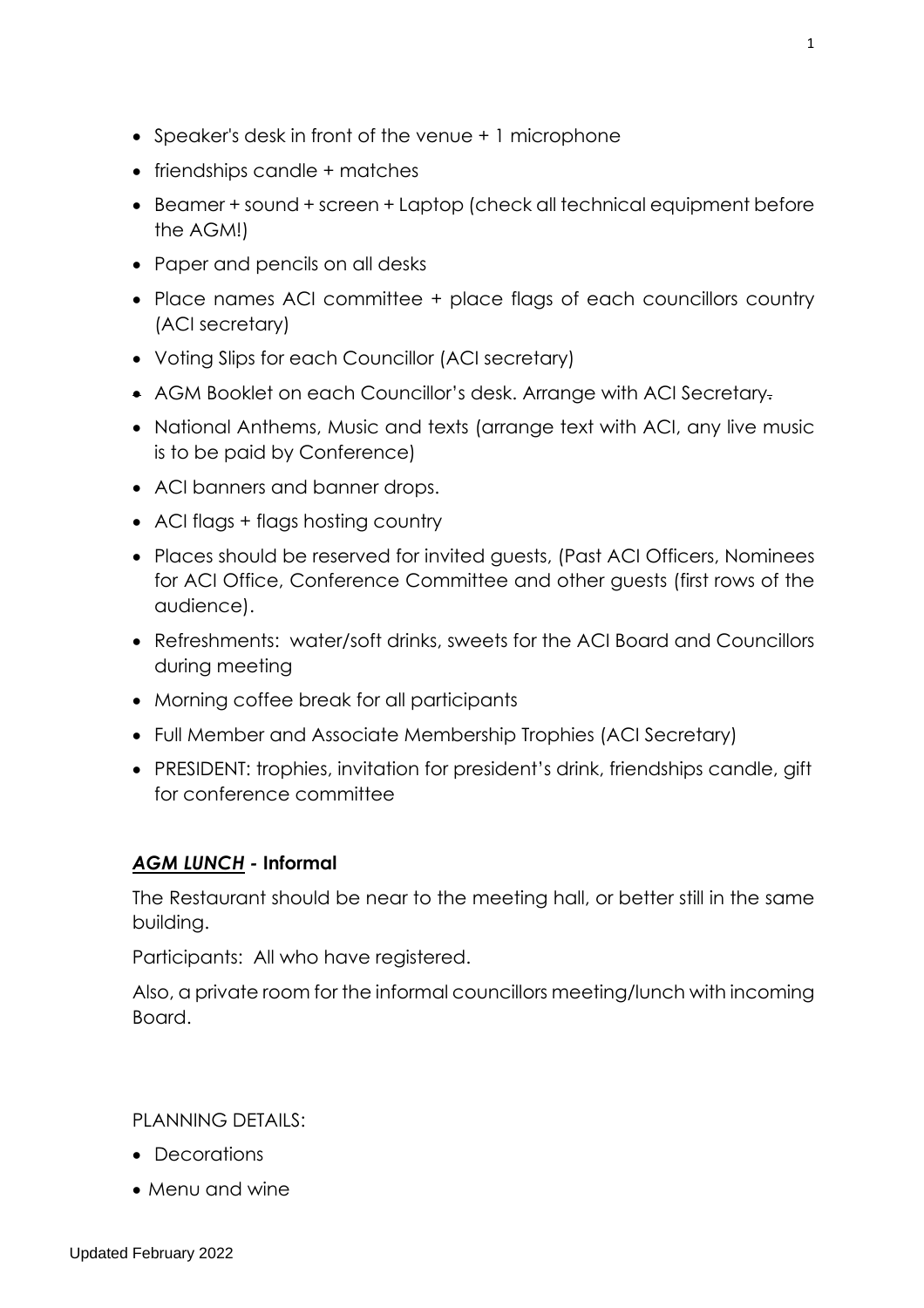• Transport - if needed

### *SIGHT SEEING TOURS*

Several Tours should be offered about 4 either Half or Full Day in length and can take many forms including cultural, historical, active, pleasure and/or shopping. Try to arrange tours relevant to your town and country; important industry is just as relevant as old buildings and scenery!

Participants: All registered participants

Food: Half Day Tours should include tea/coffee break. Full Day Tours should include lunch.

The tours should be finished in time for the participants to get ready for the banquet. 5 p.m. at the latest!

PLANNING DETAILS: Guides, Menu and drinks, Transport

### *ACI PRESIDENT'S DRINK and BANNER EXCHANGE: before the Gala*

The President will make the invitations for this event.

The Presidents drink and banner exchange will take place about an hour before the gala dinner in the same venue. The cost of the Presidents drink for a maximum number of guests capped at 60 (Should be revisited on a regular basis)will be at the cost of the Conference committee, who should discuss all arrangements and costs with the ACI President.

#### *GALA DINNER:* Formal

Participants: All those who are registered.

PLANNING DETAILS:

- Seating arrangements: Discuss with ACI President
- Short Welcome Speech (ACI President)
- Thank you words to the ACI Board members by the ACI President + Handover over the jewels to the new ACI Board
- Speech incoming ACI President